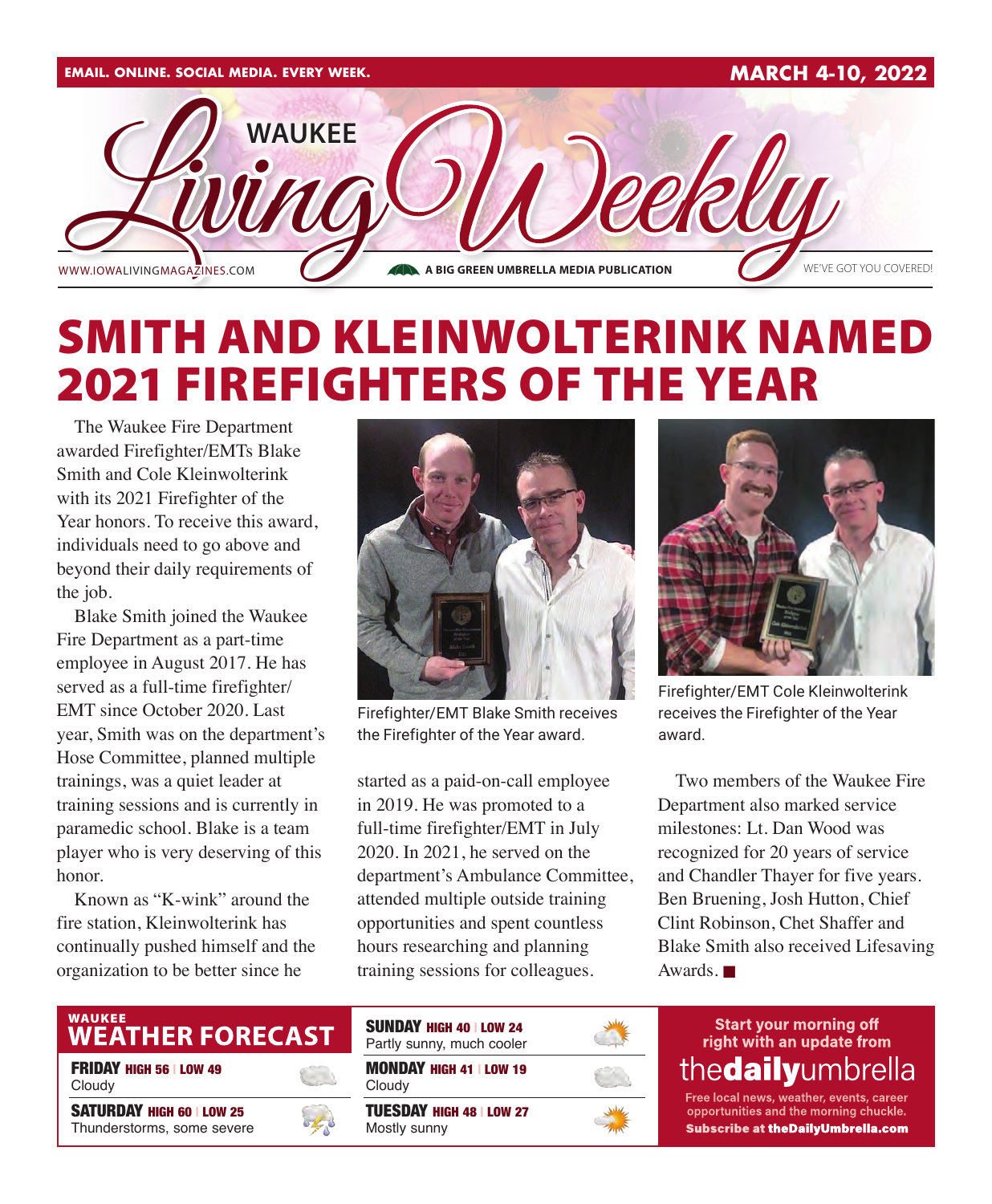

#### FROM THE PUBLISHER

# BEFORE YOU START POLISHING YOUR HALO…

I generally avoid giving press to survey results, as they are often ploys from public relations companies to avoid purchasing advertising and gain free publicity for their clients. Even so, this one was too good to pass up.

Are you ready? Of the 50 states, Iowa ranks No. 46 in sinfulness. That means 45 other states have greater problems than Iowans with issues like anger and hatred, jealousy, excesses and vices, greed, lust, vanity and laziness. The study was issued by WalletHub, a website that offers credit scores and reports. Just keep that in mind.

What defines sinful? WalletHub says they examined the aforementioned issues using many relevant metrics, which are too lengthy to list here. For the study, all 50 states were compared across 47 indicators of immoral or illicit behavior, from violent crimes per capita to excessive drinking to



the share of the population with gambling disorders. Each metric was graded on a 100-point scale, with a score of 100 representing the highest level of sinfulness. Of course, one person's sin may be another's virtue, but please play along.

What are the most sinful states, according to the study? Nevada, California, Texas, Florida and Louisiana, in that order.

And the least sinful? Idaho, Wyoming, Vermont, South Dakota and good old Iowa.

But before you start polishing your halo, you should know that

all is not virtuous in the Hawkeye state. In the excessive drinking metric, Iowa ranked No. 4. That's not exactly something to say cheers to, unless, of course, you are in the excessive drinking industry.

Overall, though, we Iowans fared well in this survey. Our more-sinful neighbors may call us flyover country, but we don't mind. We have room to breathe lower stress levels and faith in our Midwestern values. And we are quite trusting, so much so that we even believe survey results that make us look good.

Cheers!

Have a great week, and thanks for reading.

#### **Shane Goodman**

President and Publisher



Big Green Umbrella Media shane@dmcityview.com 515-953-4822, ext. 305

**WAUKEE** Veekly

**A publication of Big Green Umbrella Media, Inc. Address:** 8101 Birchwood Court, Suite, D, Johnston, IA 50131 **Website:** [www.iowalivingmagazines.com](http://www.iowalivingmagazines.com)



**News contact** Tammy Pearson 515-953-4822, ext. 302 [tammy@iowalivingmagazines.com](mailto:tammy@iowalivingmagazines.com)

**Advertising contact** Martha Munro 515-321-5246 [martha@iowalivingmagazines.com](mailto:martha@iowalivingmagazines.com)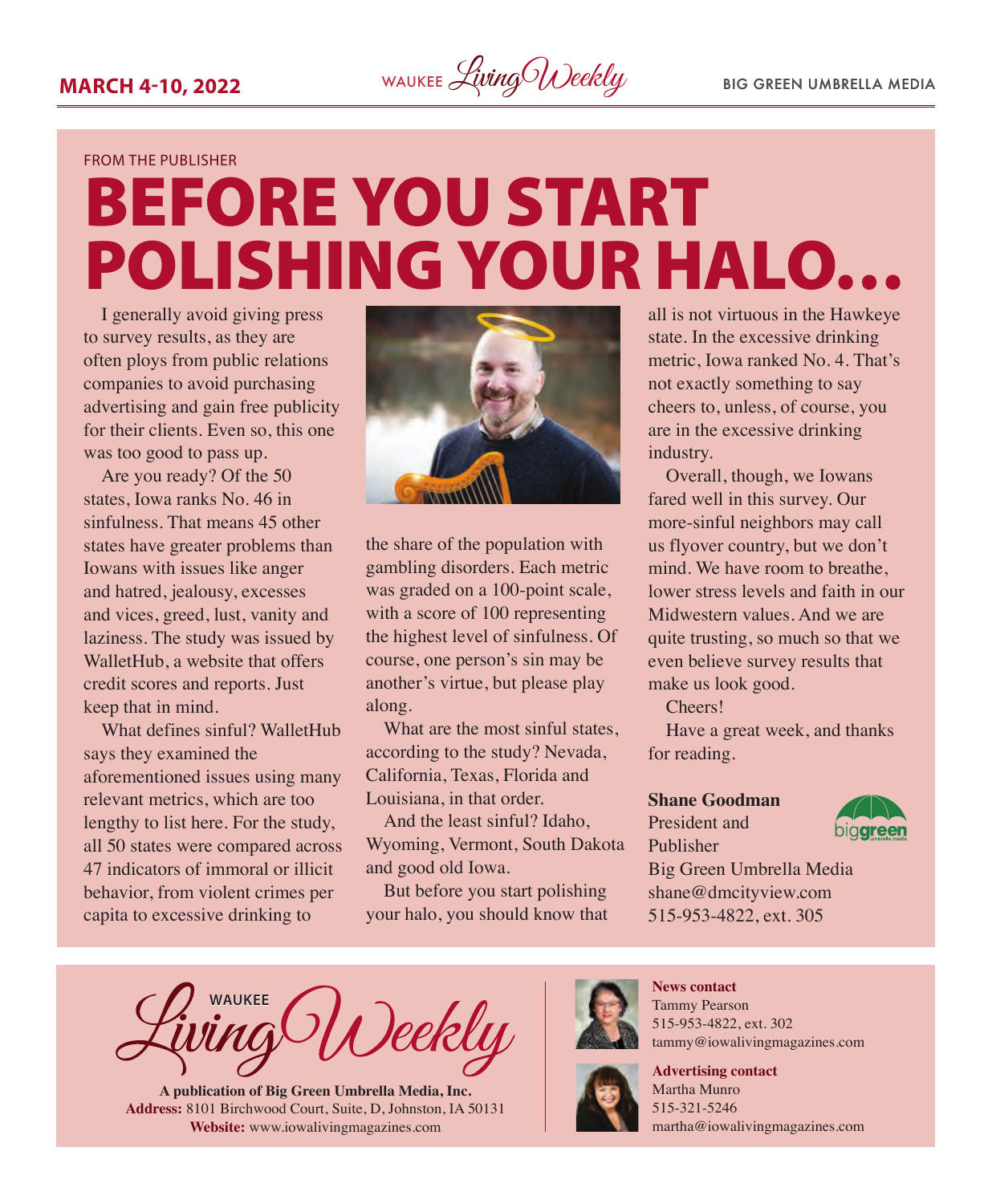

# ENTER THE EASTER COLORING CONTEST

The annual Waukee Parks & Rec Easter Coloring Contest is now for all ages. Help Waukee Parks & Recreation spread Easter cheer around the Downtown Triangle by participating. Go to [https://www.waukee.org/](https://www.waukee.org/DocumentCenter/Index/200) [DocumentCenter/Index/200](https://www.waukee.org/DocumentCenter/Index/200) to download the 2022 coloring pages and entry form. Entry forms must be returned with coloring pages. Deadline is April 6. Entries can be placed in the drop box by the front door of the Waukee Public Works Building or mailed to Waukee Parks & Recreation Department, Attn: Melissa Stotz, 805 University Ave., Waukee, IA 50263

Winners will receive an egg'cellent Easter basket filled with goodies. Entries will be displayed at Waukee Hardware Store: ages 4 and younger; Charter Bank: ages 5-7; Heartland Cooperative: ages 8-10; and Old Station Craft Meats: ages 11 years and older.  $\blacksquare$ 

### THE IOWA CLINIC TO BRING MULTI-SPECIALTY MEDICAL CENTER TO KETTLESTONE

On Feb. 22, 2022, The Iowa Clinic closed on 7.6 acres of land in the premier, mixed-use Kettlestone Development located on the northwest corner of Tallgrass Lane and Grand Prairie Parkway. The Clinic will break ground on a new multi-specialty medical center, the largest of its kind in Waukee, and is tentatively set to open its doors in mid-2024.

"The Iowa Clinic is uniquely positioned to bring our model of multispecialty coordinated care to a larger location in Waukee — serving the needs of growing families," said The Iowa Clinic CEO Ben Vallier. "Conveniently located near Interstate 80, we hope to improve the lives of area residents and neighboring suburbs with quality medical providers across our 40-plus specialties."

"The Kettlestone Development was a vision set forth in Waukee several years ago. The City invested in planning, design and infrastructure that set the stage for today's rise in economic development interest in the area," said Waukee Mayor Courtney Clarke. "We are excited with this announcement as The Iowa Clinic is a perfect addition to Kettlestone. We look forward to the organization offering expanded healthcare services to the ever-expanding Waukee community." $\blacksquare$ 

### **SPORTS SCHEDULES**

#### **WAUKEE: Monday, March 7**

2 p.m. **TRACK:** Girls Varsity @ University of Northern Iowa

#### **Tuesday, March 8**

2 p.m. **TRACK:** Boys Varsity @ University of Northern Iowa

#### **WAUKEE NORTHWEST: Monday, March 7**

2 p.m. **TRACK:** Girls Varsity @ University of Northern Iowa

#### **Tuesday, March 8**

2 p.m. **TRACK:** Boys Varsity @ University of Northern Iowa

Collision? Deer? Hail? Dents? Dings? We do that! **FREE ESTIMATES** Olson's **Body 555 W Hickman Road, Waukee** 515-987-1735



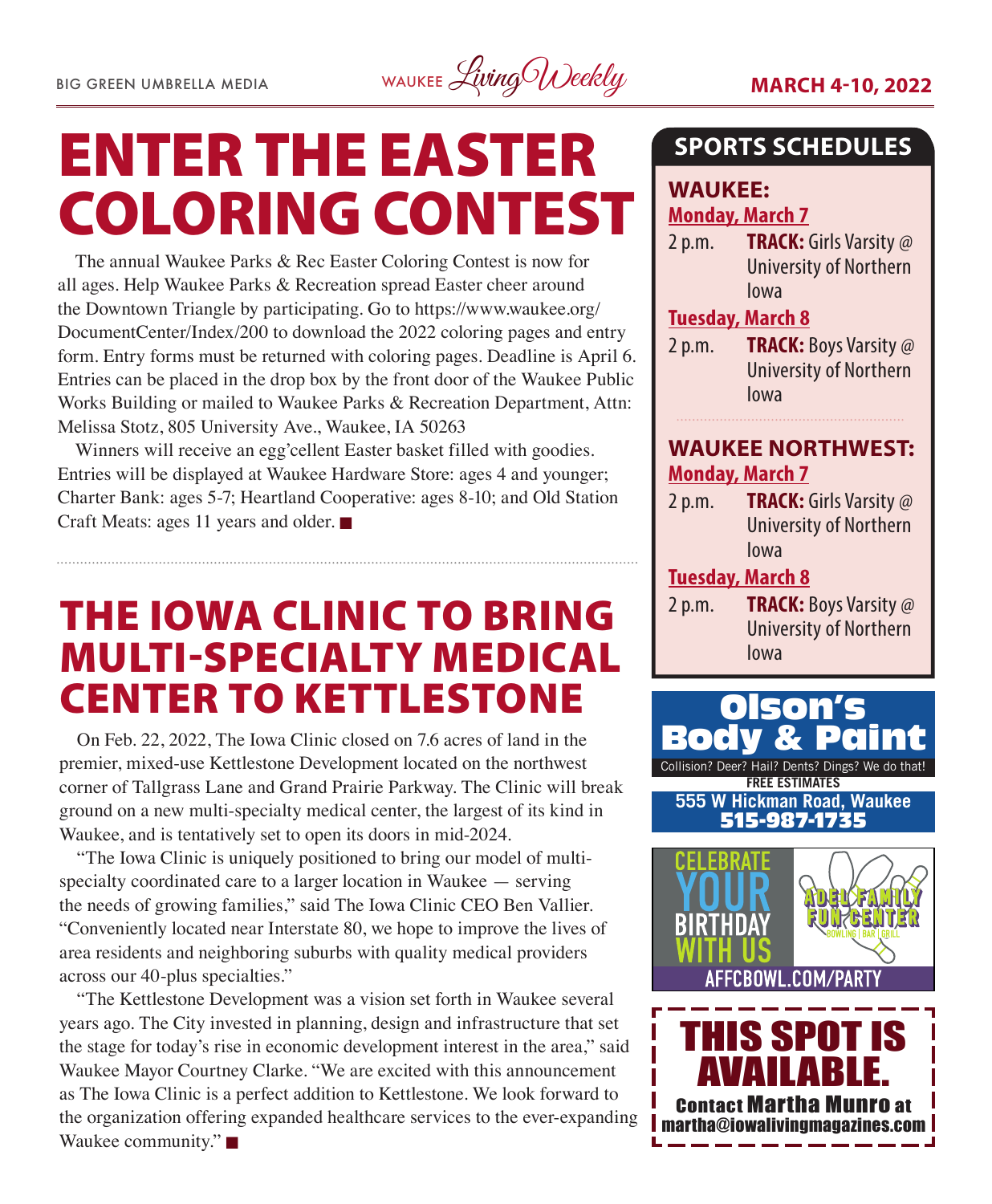

#### GARDENING

## TAKE A COLOR-THEMED APPROACH FOR MORE ATTRACTIVE ARRANGEMENTS

#### **By MELINDA MYERS**

Growing dahlias is a must for anyone who loves cutting and arranging flowers. But there are hundreds of beautiful dahlia varieties to choose from, and that can be overwhelming. To make the selection process easier, choose compatible colors that will look good together in the garden and in arrangements.

The combination of peach and burgundy is both striking and sophisticated. Peach-colored flowers add a fresh and soothing feel to the garden. Dahlia American Dawn is a blend of peach, mango and papaya with plum-purple highlights. Good partners include other varieties in the same warm, sunset tones, such as dinnerplate dahlia Belle of Barmera, decorative dahlia Great Silence and ball dahlia Maarn.

Planting dahlias in a perennial garden ensures nonstop color from July into October. The fluttering, meloncolored blooms of HS Date work particularly well, due to this variety's maroon foliage and open growth habit. Complete your peach and burgundy theme with the darkhued flowers of Rip City. These large, velvety flowers are almost black in the center and soften to wine-red toward the petal edges. Add ball dahlia Jowey Mirella for blooms that are smaller in size yet equally striking.

For another eye-catching color combination, narrow your selection to dahlias with purple and hot-pink flowers. Historically, purple was associated with royalty, spirituality and knowledge. While pastel purple evokes a sense of calm and serenity, deeper tones add drama and excitement. Dinnerplate dahlia Lilac Time is an heirloom variety with fluffy, lavender blooms that can measure eight to ten inches across. Be sure to also include flowers in juicy grape and violet hues such as dahlias Thomas Edison, Cartouche and Purple Taiheijo.

Complement these moody purples with vivid pink dahlias. Burlesca is a cute little pompon dahlia with tightly rolled petals that reveal hints of peach, burgundy and violet. Fascination's rose-pink, semi-double flowers



Photo courtesy Longfield Gardens

contrast beautifully with the plant's dark foliage, and the blossoms are irresistible to bees and butterflies. Ball dahlia Rocco is an all-star variety that is long lasting in both garden and vase.

If you prefer pastels to brights, choose dahlias in shades of pale yellow, soft pink and cream. The enormous flowers of dinnerplate dahlia Café au Lait are a must. Complement them with ball dahlias such as peachy Linda's Baby or buttery Boom Boom yellow. Decorative dahlia Fluffles have taffy-pink petals that fade to white, while Milena Fleurs are a mélange of pink, peach and pale butterscotch.

When you start with flowers in compatible colors, designing floral arrangements becomes so much easier. You'll have all you need to quickly create a centerpiece for any gathering, an impressive bouquet for your own home, or an informal handful of blooms to share with friends.

For more tips about cut flowers, read the Longfield Gardens article How to Design a Cutting Garden (www.  $longfield\text{-}gardens.com$ ).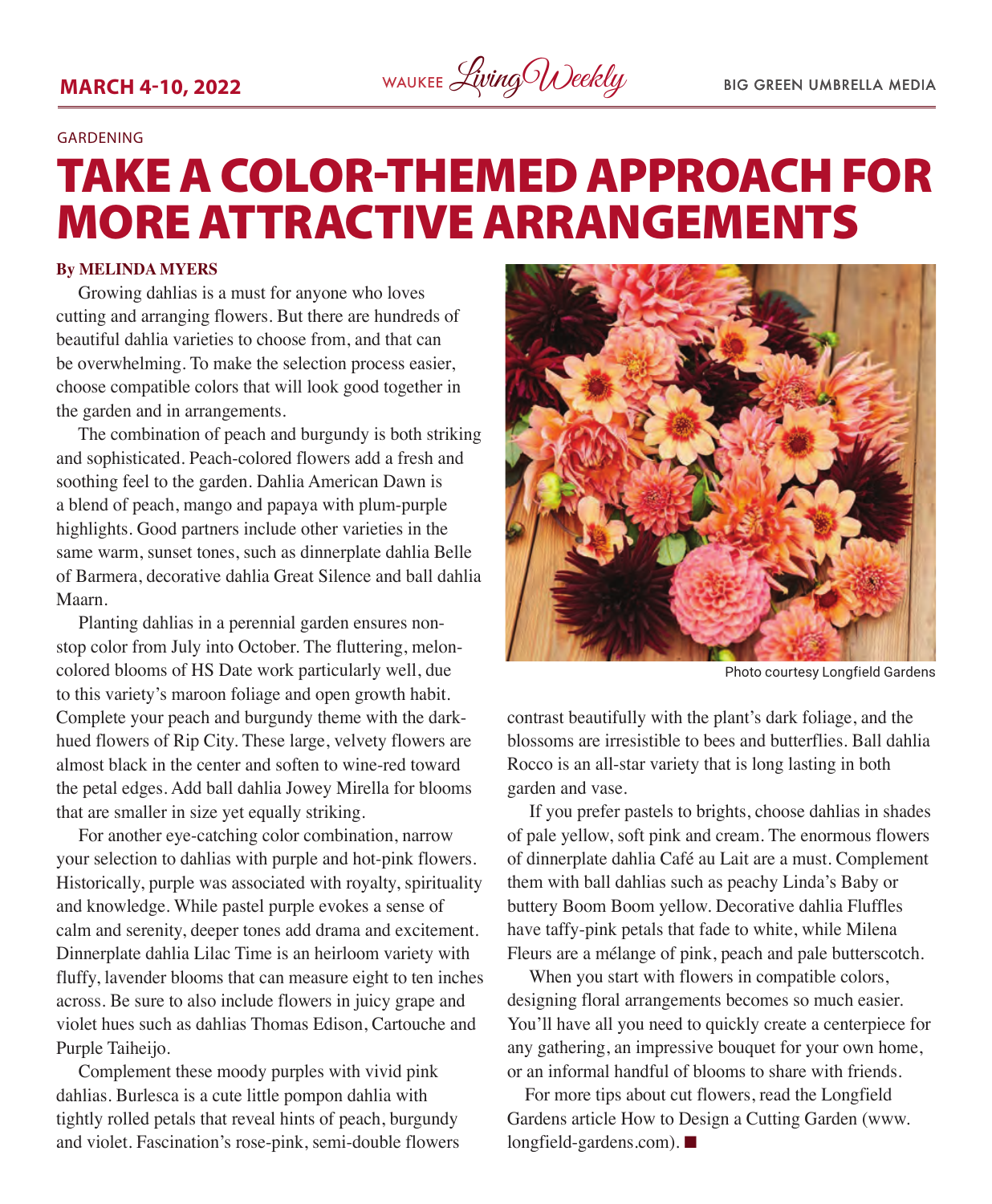#### **EVENTS IN THE AREA** EMAIL YOUR EVENT INFORMATION TO<br>TAMMY@IOWALIVINGMAGAZINES.COM

#### 'LIVING AMERICAN COMPOSERS'

#### **Sunday, March 6, 3-4 p.m. Franklin Junior High, 4801 Franklin, Des Moines**

The Central Iowa Wind Ensemble will be performing its "Living American Composers" concert. The brilliance and legacy of a composer's musical output is often not fully realized until long after death. This concert features stunning works by American composers who are alive, well and composing music for bands, orchestras and choirs. The works on this program represent the energy and "joie de vivre" of the American spirit that inspired these artists to write such amazing music. Those American composers include John Williams ("Jaws," eight of the "Star Wars" movies, "E.T." and the first three "Harry Potter" films), Michael Miller, Samuel R. Hazo, and Robert Jager (from 1962 to 1965 he was arranger/ composer for the U.S. Navy Armed Forces School of Music).

Admission is free. Tickets are available at https:// www.ciwe.org/living-american/.



#### JURASSIC QUEST

### **Friday and Saturday, March 11-12, 9 a.m. to 8 p.m.; Sunday, March 13, 9 a.m. to 6 p.m.**

#### **Iowa Events Center, 730 Third St., Des Moines** Tickets are available online at https://www.

jurassicquest.com/events/des-moines-ia and cost \$22 for kids and adults and \$19 for seniors. Ticket for unlimited rides for kids is \$36, which includes entry. General admission includes live shows, arts and crafts activities, dinosaur and marine exhibits. Tickets for individual and premium activities will be available on-site (from \$6).

Off peak hours are weekdays (all day) and weekends after 3 p.m. Free entry for children younger than 2.

#### ST. PATRICK'S DAY PARADE **Thursday, March 17, noon Downtown Des Moines**

The Friendly Sons of St. Patrick are staging their annual parade in downtown Des Moines, beginning at noon, starting at 15th Street and Grand Avenue, heading east to Eighth Street. New this year is a Block Party at 13th and Grand, from 8 a.m. to 1 p.m. Your \$5 admission gets you access to watch the parade, food trucks, live music, a beer tent and more. More information is available at www.friendlysonsiowa.com.

#### HOOPS AND HOPS **Thursday through Friday, March 17-19 Cowles Commons**



Des Moines Performing Arts (DMPA) announced the return of the immensely popular event, Hoops and Hops, on Cowles

Commons. Now in its fifth year, this three-day free event invites basketball fans to enjoy all the NCAA tournament action starting Thursday, March 17. Times are 10 a.m. to 10 p.m. on Thursday, 1-10 p.m. Friday and noon to 10 p.m. Saturday

Admission is free, and fans can purchase food from local food trucks including: The Big Red Food Truck, Roadside Tacos and Big Mamas Bistro while enjoying a beverage from the Iowa Craft Beer Tent or the Iowa Spirits Bar. Guests will be able to stay warm inside the heated tent with large-screen TVs broadcasting the games or enjoy their own game of pickup on one of two half-court basketball courts being assembled on Cowles Commons.

Fans of all ages are welcome and encouraged to wear their favorite team's colors. Guests are asked not to bring coolers or outside food.  $\blacksquare$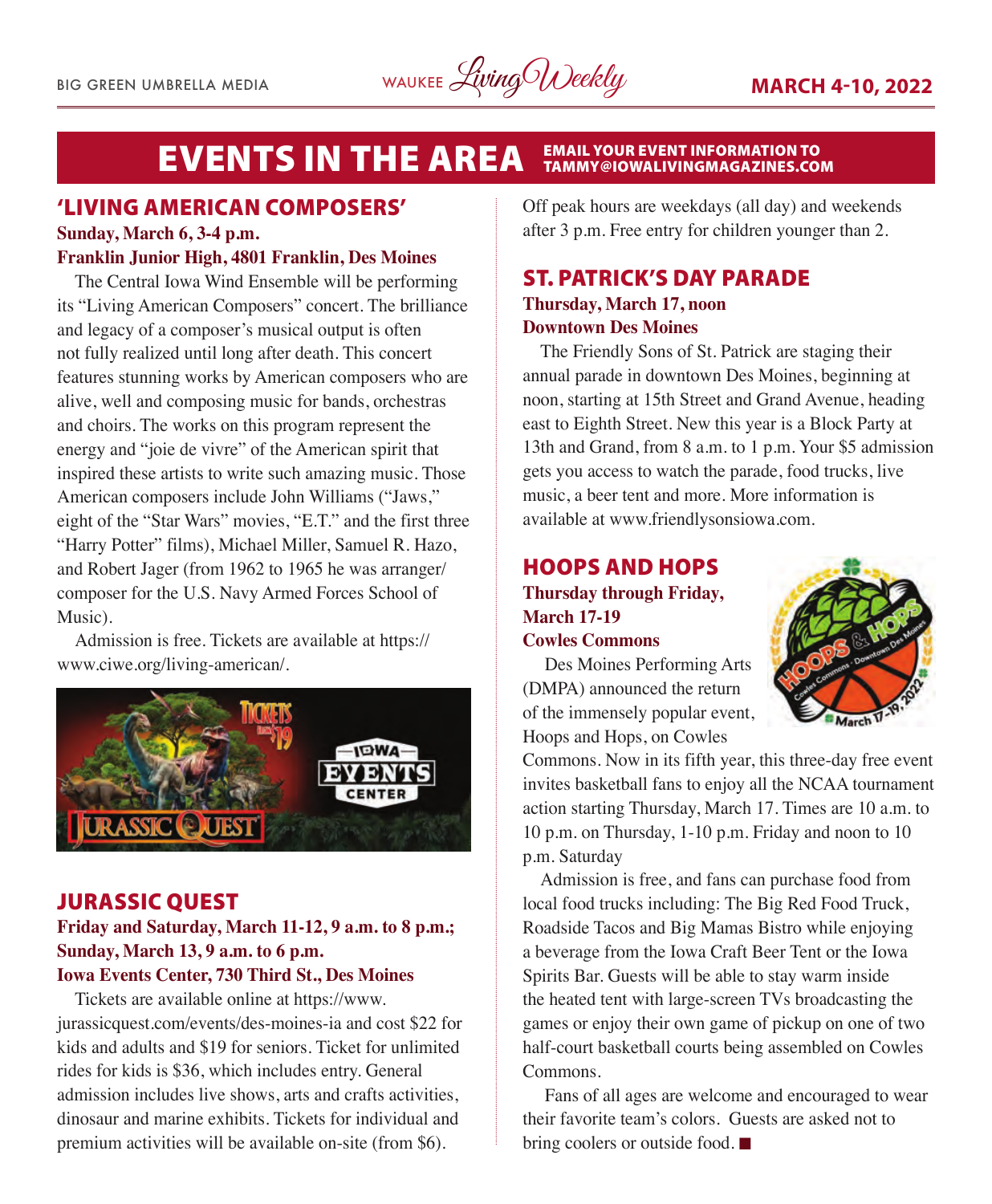### **MARCH 4-10, 2022** WAUKEE *Living Weekly* BIG GREEN UMBRELLA MEDIA

#### RECIPE

# MAKE YOUR ST. PATRICK'S DAY SPREAD GREEN WITH ENVY



*(Culinary.net)* Freshen up your St. Patrick's Day menu with easy, light sandwiches inspired by the traditional color of the festivities. These open-faced noshes can be perfect for lunch, snack time or even as an appetizer for get-togethers with friends and family.

Layered with a smooth cream cheese and mozzarella mixture then topped with crisp cucumber and a stem of green bell pepper, these St. Patrick's Day Sandwiches are easy and cute, which makes them a fan favorite at nearly any green gathering. They're also sprinkled with lemon juice to add a little acidity and create a nice, light bite.

Plus, this recipe is quick to make. When you're in a rush to get everything on the table for the party, it's easy to throw together and get on the platter in next to no time.

The sandwiches pop off the plate with their bright, seasonal garnishes. While sure to attract attention and have your loved ones asking "Where did you get this idea?" they're also an easy way to sneak a few vegetables into your kids' diets.

Find more festive recipes and ideas at Culinary.net.  $\blacksquare$ 

### ST. PATRICK'S DAY SANDWICHES

**Yield:** 8 sandwiches

8 ounces plain cream cheese spread, softened 1 cup finely shredded mozzarella cheese salt 4 English muffins 24 slices cucumber 8 thin slices green pepper fresh cilantro leaves lemon juice lemon slices, for garnish (optional)

#### **Directions:**

In bowl, mix cream cheese spread, mozzarella cheese and salt well.

Split English muffins in half. Cut each muffin half into shamrock shape.

Spread cheese mixture over each muffin half.

Place three cucumbers on each "shamrock," one on each "leaf." Use green pepper slice as stem. Place cilantro leaf on top of each sandwich.

Sprinkle sandwiches with lemon juice and add lemon slices, for garnish, if desired.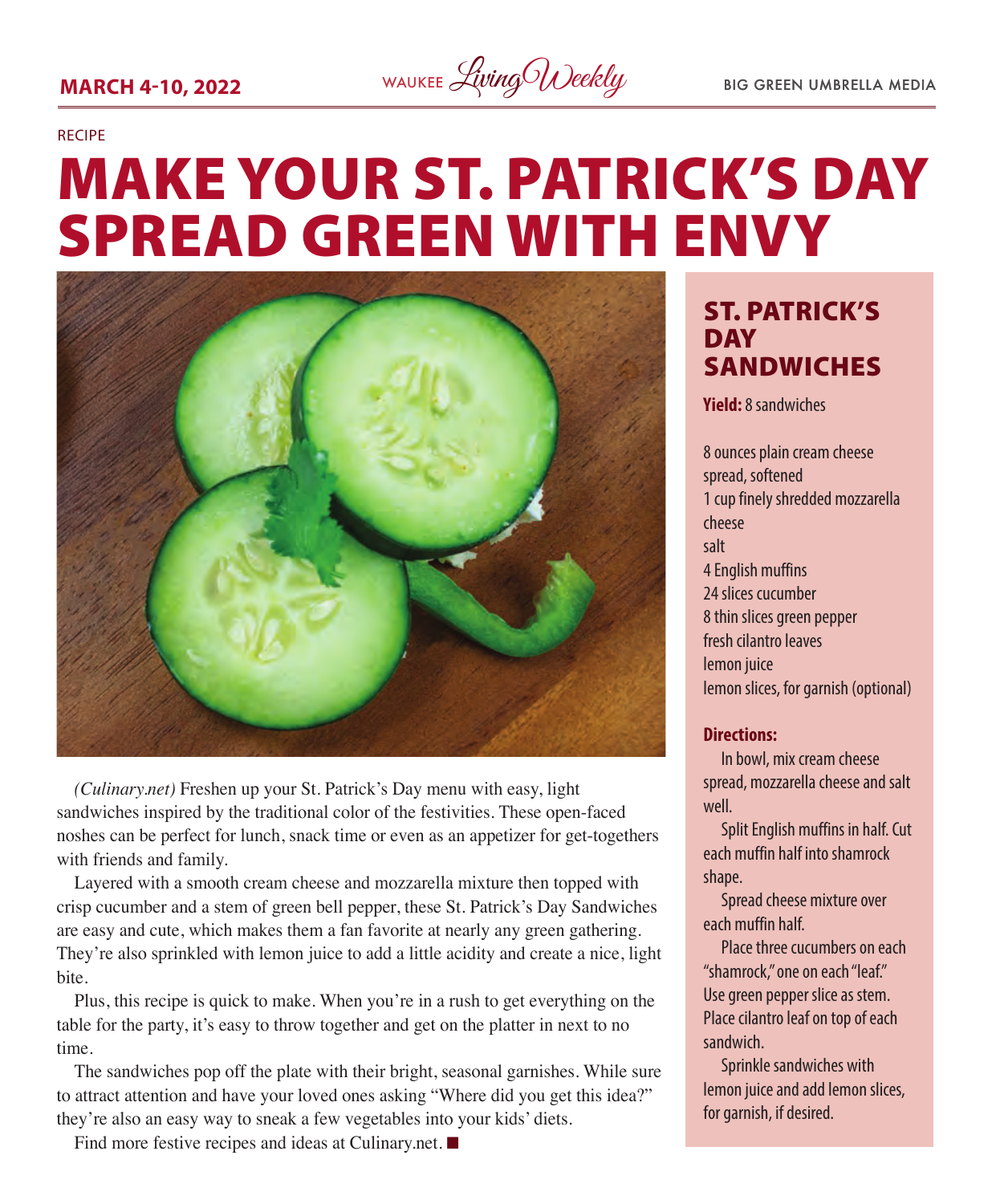BIG GREEN UMBRELLA MEDIA WAUKEE Living Weekly **MARCH 4-10, 2022** 

## STATE OF THE CITY ADDRESS

Join Waukee Mayor Courtney Clarke on Thursday, March 10, 5:30-7 p.m. for the State of the City Address. She will recap recent Waukee successes and share details regarding future City priorities, projects and partnerships. Appetizers and refreshments will be provided. The event will be held at the Waukee Innovation & Learning Center, 295 S.E. Ashworth Road. Doors open at 5:30 p.m. and the presentation begins at 6 p.m. Admission is free. RSVPs are appreciated online at [https://waukee-services.app.transform.civicplus.com/forms/24928.](https://waukee-services.app.transform.civicplus.com/forms/24928)

### FAMILY FUN BOWLING

Special family-friendly glow-in-the-dark bowling with concert lights and black lights are offered at an alcohol-free event with family-friendly music on Sunday a month, noon to 2 p.m. at Warrior Lanes. Deadline for registration for each Sunday event is the Friday prior by 6 p.m. Cost is \$64.95 per lane, up to five bowlers, and includes a large one-topping pizza and pitcher of soda. Dates are Sundays, March 20, April 10, May 15, June 12, July 10, Aug. 14, Sept. 11, Oct. 16, Nov. 13, Dec. 11.

#### WASP FOR SENIORS RETURNS IN MARCH

After a long hiatus, the Waukee Police Department's WASP (Waukee Area Seniors & Police) program will resume on Wednesday, March 30 at 9 a.m. Officers encourage seniors to stop by the Community Center for coffee and breakfast. The program will continue to take place on the last Wednesday of every month at 9 a.m. This program is designed to help reduce criminal victimization of the elderly. Call the PD at 515- 978-7979 with any questions. This is a free program..  $\blacksquare$ 



my commitment to building positive and supportive relationships and am grateful for a community that allows me to do so.



*Not FDIC-Insured | No Bank Guarantee | May Lose Value Not a Deposit | Not Insured by any Federal Government Agency*

Eric Schepers, CPCU, ChFC, CASL VP | Insurance & Risk Management (515) 402-3482 Eric.Schepers@MyLSB.com MyLSB.com